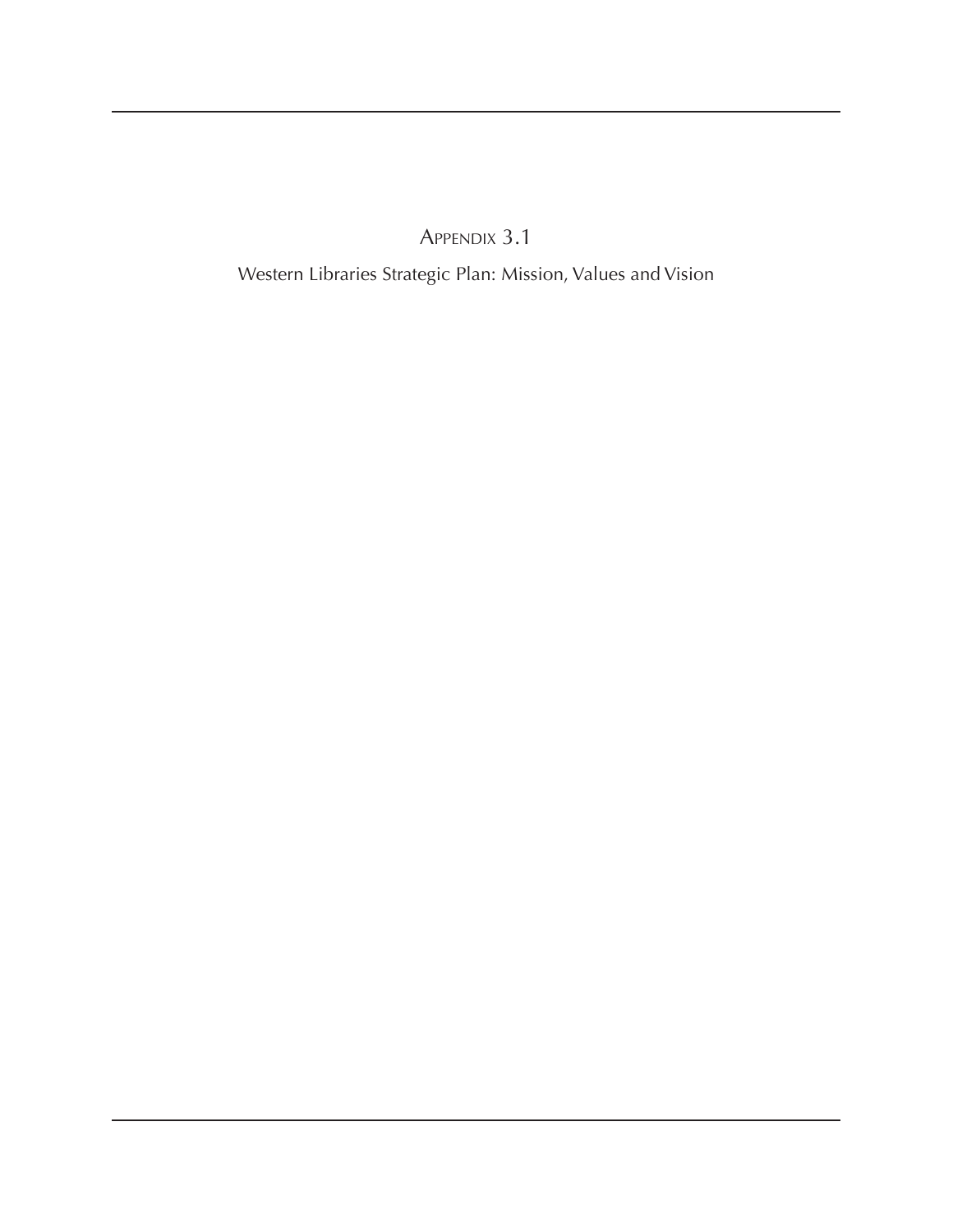# **Western Washington University Libraries' Strategic Plan, 2009-2012**

#### **Mission**

### **Western Libraries connects—people to place, people to people, people to learning.**

- Place—both the physical and virtual presence of our library. We encourage learning, collaboration, and community through our environment.
- People—the Western Community and everyone we serve.
- Learning—the promotion of critical thinking and information literacy. The library provides access to the information and resources necessary to the learning process.

#### **Values**

- We reach for excellence in performance and relationships. We strive for integrity, trust, and respect for each other and those we serve.
- We embrace the challenges of the evolving landscape as opportunities for the future, and we honor the traditional roles of academic libraries.
- We protect intellectual freedom and provide non-judgmental service.
- We promote diversity and provide equal and open access.
- We are integral to the teaching and learning process.
- We respond to the needs of our users.

#### **Vision**

Western Libraries are integral to student success at Western Washington University. A destination university deserves a destination library, and in that role we seek to become Western's first source for quality information. We will develop unique resources and mechanisms to share University intellectual content with the world. We will become the intellectual center of campus, an interactive gathering place for students to interact with information and with each other. We will be innovative in the way we approach the fulfillment of user needs and nimble in the structure of our organization. We strive to be recognized as the premiere comprehensive university library in the Northwest.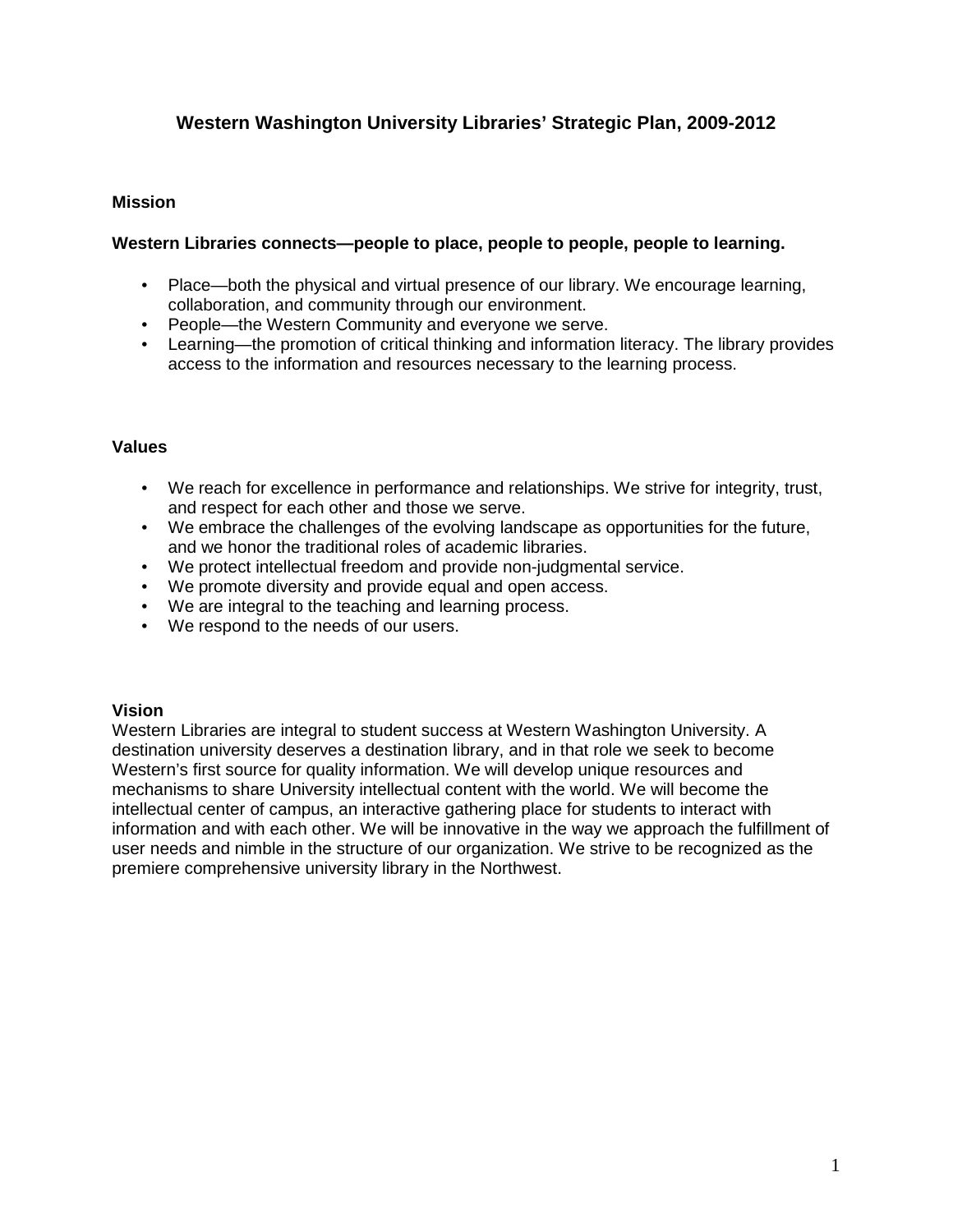#### **Introduction**

"It's going to be good and it could be exciting." -Clarissa Mansfield, Strategic Planning Introduction Video

In July 2008 the Northwest Commission on Colleges and Universities requested a focused interim report to address how Western Washington University was addressing a number of concerns. One of them was Western Libraries' lack of engagement in "a fundamental and thorough planning effort, informed by assessment, to consistently support the University's academic mission." The planning process we have been pursuing is not only a response to a call by our accrediting body, but an opportunity for us to focus our energies on making the Libraries more integral to the University and to the lives of its students.

The Libraries at Western have many strengths. We have caring, helpful, and talented people. We have an admirable collection both in size and in quality. We pride ourselves on being userfocused in the services we offer and in the decisions we make. And yet there is a feeling among us that we have stagnated in our development and are unsure of how to move ahead.

Libraries are changing, and it is time for Western Libraries to change. President Bruce Shepard has said he wants Western to become a "destination university." A destination university deserves a destination library. The ambitious plan that follows offers a roadmap of how we can become that destination library for the campus and for the world.

So how do we do it? There are a number of roles that the Libraries must embrace. First of all, our collections must adequately support the needs of students and faculty. To do this we must develop new policies, continually assess our collections, seek new funding sources and pursue unique collections that not only support Western's curriculum but sets us apart. We need to explore additional ways of publicizing our collections and sharing them with others. One of the bold new initiatives this plan calls for is an increased digitization effort focused on access to our unique collections, and the exploration of an institutional repository to celebrate the work of the University's students, faculty, and staff with the world.

Second, a destination library should be a destination for students, faculty, and staff. This means we must partner with others, on campus and off, to offer services, programs, and exhibits which will broaden students' minds and assist them in completing their coursework. This calls for an investment on the part of the University to make the Libraries, particularly Wilson Library, an inviting space and a productivity center for students. As the intellectual center of the campus, we want to be the University's showplace for recruitment and an aid to retention through the services we offer and collections we house.

Third, we must invest in our most important resource: the people who work at the Libraries. The current economic times have heightened the need for restructuring, communication, training programs, and recognition. We must be both innovative and nimble to meet the challenges we face and successfully meet the needs of our users.

Lastly, the Libraries must become a more integral part of the University curriculum through information literacy education. Students graduating from Western should be experts in finding, using, and evaluating information—employers and faculty expect it—and through dialogue with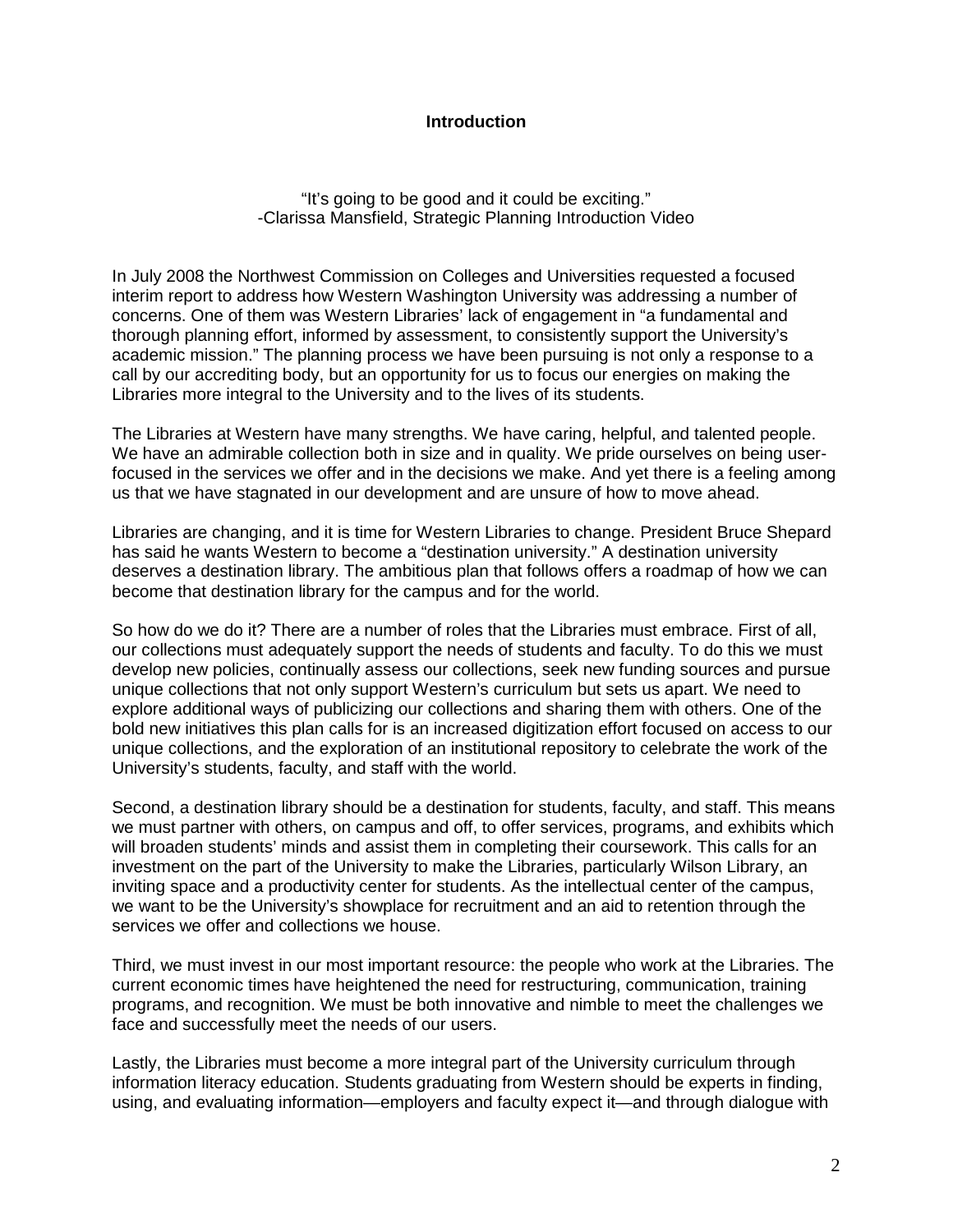them and through coordination we charge ourselves with developing a comprehensive program to address this crucial campus need.

This planning process has been one of self discovery and the resulting plan reflects the hard work of all members of the Libraries' staff, as well as input from students, faculty, and staff throughout the campus. It has allowed us to examine what others are doing and determine our role in assisting the President in achieving Western's initiatives. It's an exciting time for the Libraries; with new leadership, a new spark, and a new plan, we are poised to become the destination library our campus deserves.

Sincerely,

Christopher Cox Dean of Libraries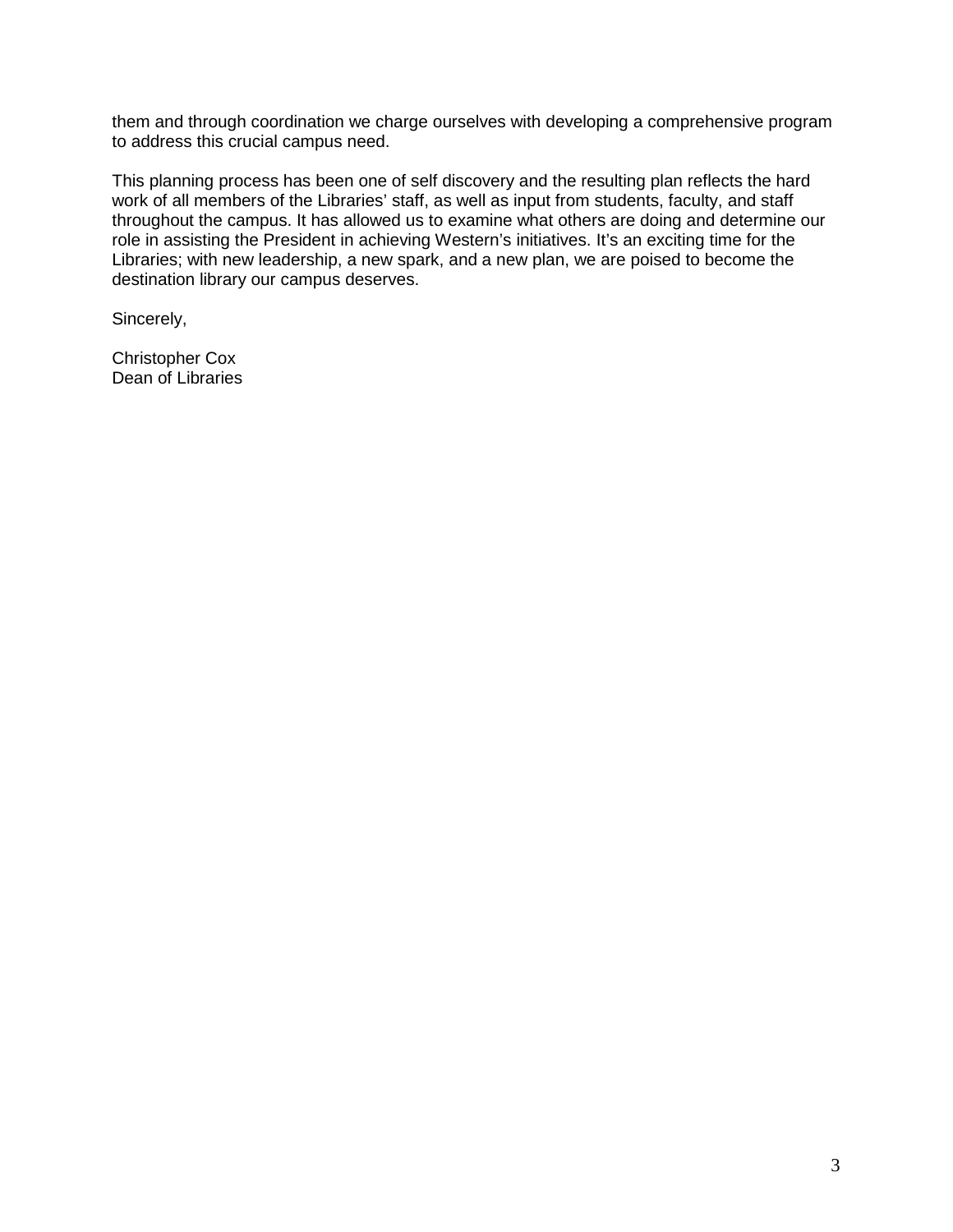**GOAL I.** Develop spaces that meet the needs of library users, emphasize the centrality of the library to the University community.

The expectations and needs of our users are complex, and the Libraries must be many things to many people, frequently simultaneously. The importance of Western Libraries as a space has been clearly documented through multiple conversations between us and our students. We are committed to creating a flexible space that meets the diverse needs of our students and community. Through the further development of a service model that maximizes our resources, improved utilization and renovation of our spaces, combined with continual assessment, we will creatively meet user-expectations and become the intellectual center of campus.

- A. Develop a central service model that maximizes our resources.
	- i. Use assessment data to identify specific service needs.
	- ii. Actively pursue the creation of a learning commons.
- B. Find creative, cost-effective, and sustainable ways to utilize our current space.
	- i. Explore offsite storage as well as compact shelving for low use collections to create more flexible user spaces.
	- ii. Assess instruction space needs.
	- iii. Develop campus partnerships to find opportunities to host events, exhibits, artwork, and other attractions.
	- iv. Develop, promote, and enhance the attractiveness and sustainability of the library's physical space.
- C. Improve our collection arrangement to increase access and findability.
	- i. Evaluate, assess, and reorganize collection arrangement.
	- ii. Improve wayfinding.
- D. Complete the Wilson building renovation.
- E. Explore opportunities for the Libraries presence at the Waterfront development.

**GOAL II.** Develop a virtual environment that provides information, resources, and services for the University community where and when they need it.

Western Libraries recognizes the need to regularly reassess the rapidly changing information landscape as the expectations of our users change and the latest opportunities for enhancing discovery emerge. There are some crucial facts of the current information landscape that influence our current and future plans. The Libraries' website is not the first source of information for most students and faculty. When students and faculty do come to our website, they expect to retrieve information quickly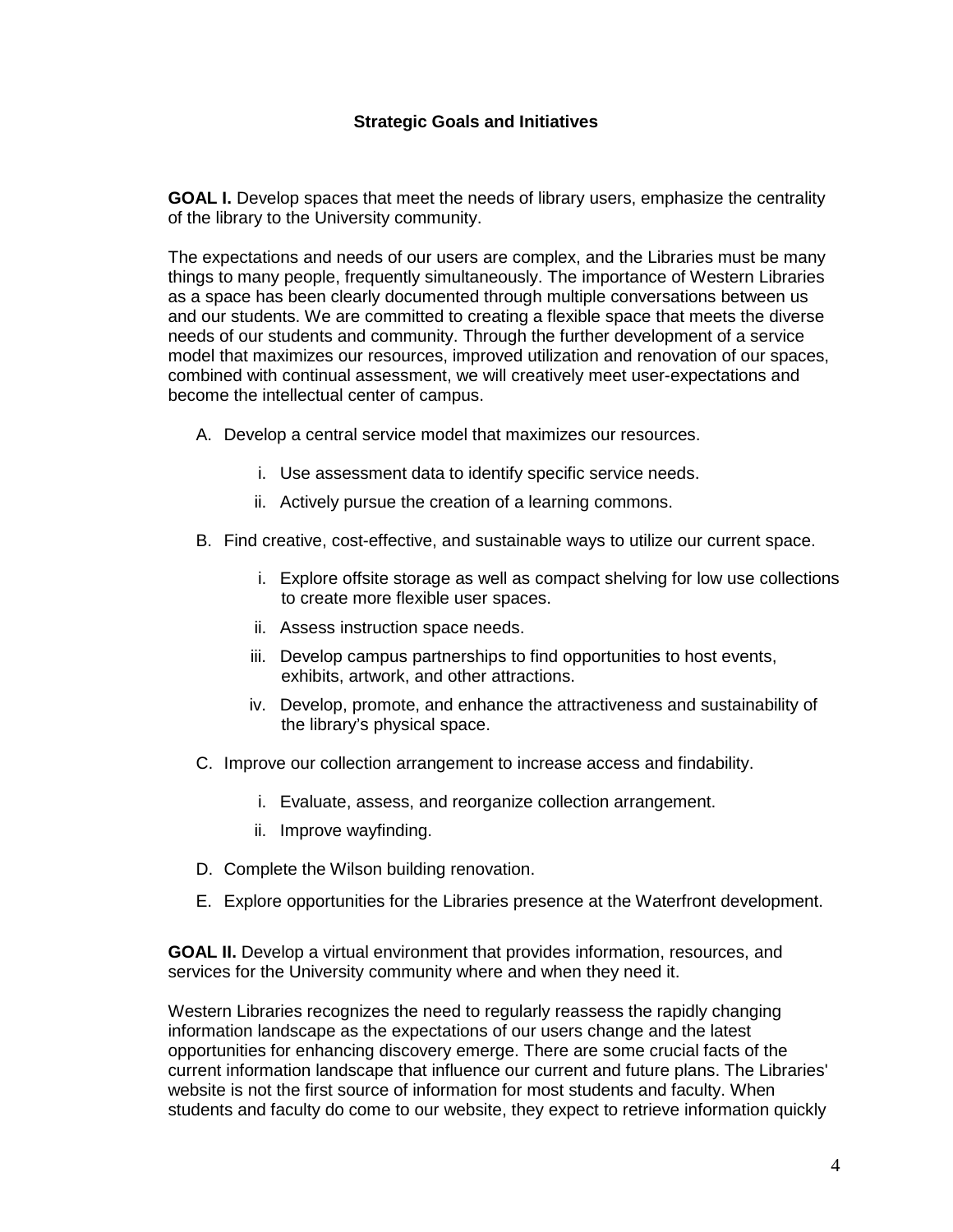and comprehensively. In addition, the scope of information is far beyond the walls of the library, our online catalog, and subscription databases.

- A. Embed resources and services into the workflow of our users.
	- i. Partner with other campus groups to determine where library services and resources are needed.
	- ii. Identify and make available services on mobile devices.
- B. Improve findability and access to information, resources, and services through our virtual presence.
	- i. Develop and improve the website architecture to direct users to either library information or research-based needs.
	- ii. Transition from local to a global information environment.
	- iii. Move from hierarchical navigation to other types of information discovery.
	- iv. Transition from print to electronic content.
	- v. Investigate using a branch library concept to organize the virtual library.
	- vi. Improve and expand discipline related tools / services / portals / information chunks / resources.
- C. Ensure user-friendly access to digital assets.
	- i. Develop a central web-based portal for seamless access to digital resources at Western and beyond.
	- ii. Integrate access tools for traditional information formats with those for digital resources.
	- iii. Provide online support for users and creators of digital resources.
- D. Move from a collection-centered site to an engagement-centered site.
	- i. Develop the website as an interactive communication tool.
	- ii. Develop personalization options across information needs.
	- iii. Harvest and utilize the connections created during information seeking and offer it back in a useful way.
	- iv. Support library marketing and outreach efforts through the website.
- E. Expand assessment efforts.
	- i. Create a process for continuous feedback and improvement.

**GOAL III.** Provide the best possible service to the University community by creating the very best working conditions for library employees.

Western Libraries must not only adapt and embrace change, but actually seek change if it is to meet the needs of its users and accomplish its mission. Through self-study and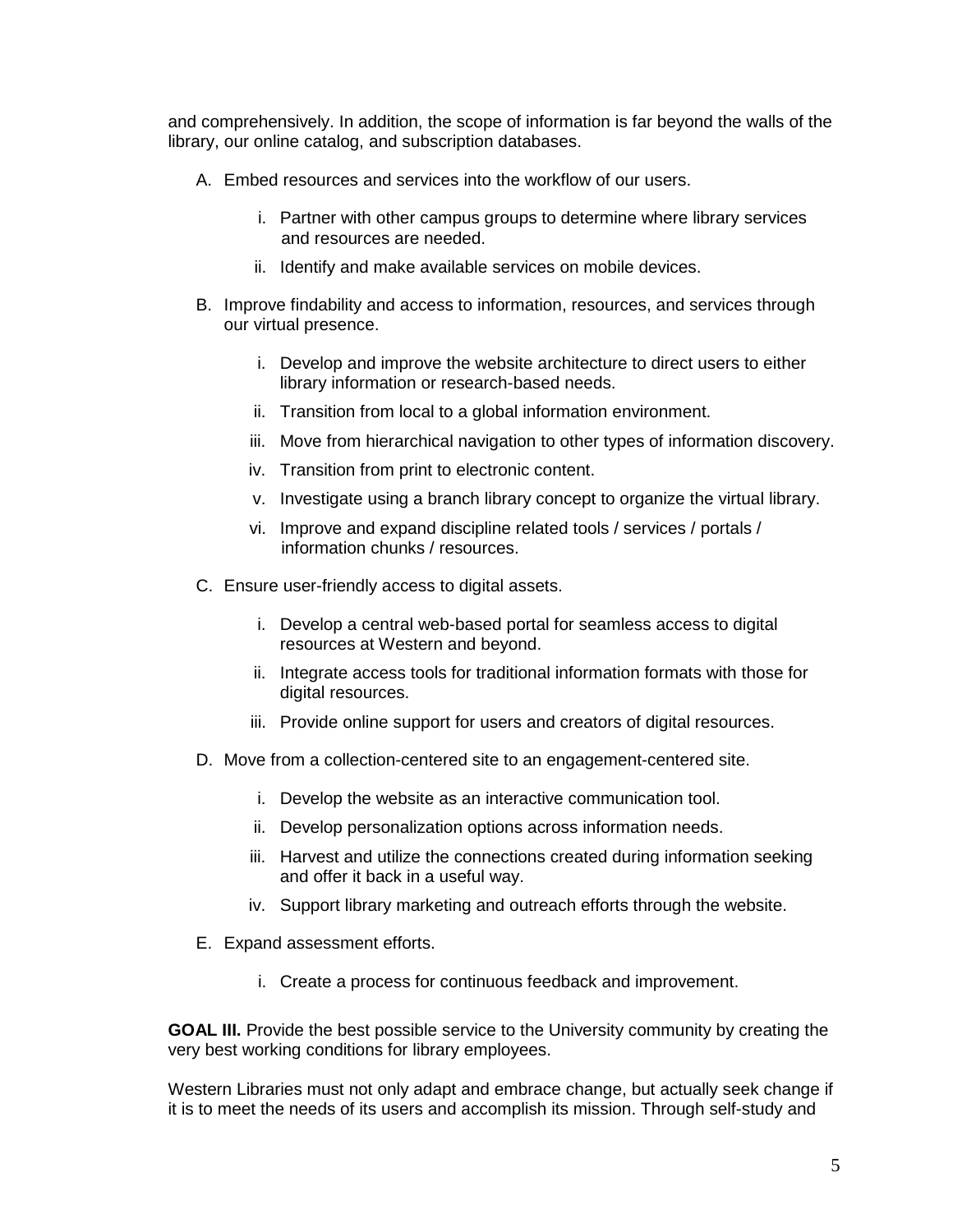serious discussion we recognize that internal improvement must be made in order to make it a more effective organization. Development of staff to meet the current and future roles of an evolving organization is critical. We must strive for an organizational culture that fosters open communication, support, and trust. Organizational actions should be based on a cycle of planning and assessment. All of this points to restructuring the organization into a model that can innovatively meet challenges and take advantage of opportunities.

- A. Restructure the organization to meet current and future needs.
	- i. Examine organizational initiatives and structures from successful academic libraries.
	- ii. Identify and review current and future trends in academic library services, resources, and organizations.
	- iii. Align the organization to better collaborate with Orbis-Cascade Alliance libraries in the consortium's strategic directions.
	- iv. Seek and seize new opportunities to enhance services for the University community and working conditions for library employees.
	- v. Implement a new organizational structure and regularly review it in order to make changes as needed.
	- vi. Strive for a diverse workforce and support diversity awareness.
	- vii. Create a culture of innovation where risk taking is rewarded
- B. Improve the organizational communication and climate.
	- i. Clearly define and communicate the roles and responsibilities of personnel and work units.
	- ii. Review, revise, and monitor library communication paths, both internal and external.
	- iii. Integrate the Libraries' mission and values into the organization's culture.
	- iv. Continually work to develop trust in the Libraries towards realizing an environment of transparency in decision-making and actions.
- C. Establish an active and ongoing staff development program.
	- i. Define and develop a supervisor training program that evokes open communication and consistent expectations throughout the organization.
	- ii. Define and implement a leadership training program that encourages all personnel to be responsible for the Libraries' success.
	- iii. Establish an ongoing program of skills development that aid personnel in meeting the challenges and opportunities of the future.
	- iv. Identify, develop, and maintain a set of organizational development resources that lead towards improvement.
	- v. Set up a mentoring program for new employees and for employees stepping in to new positions.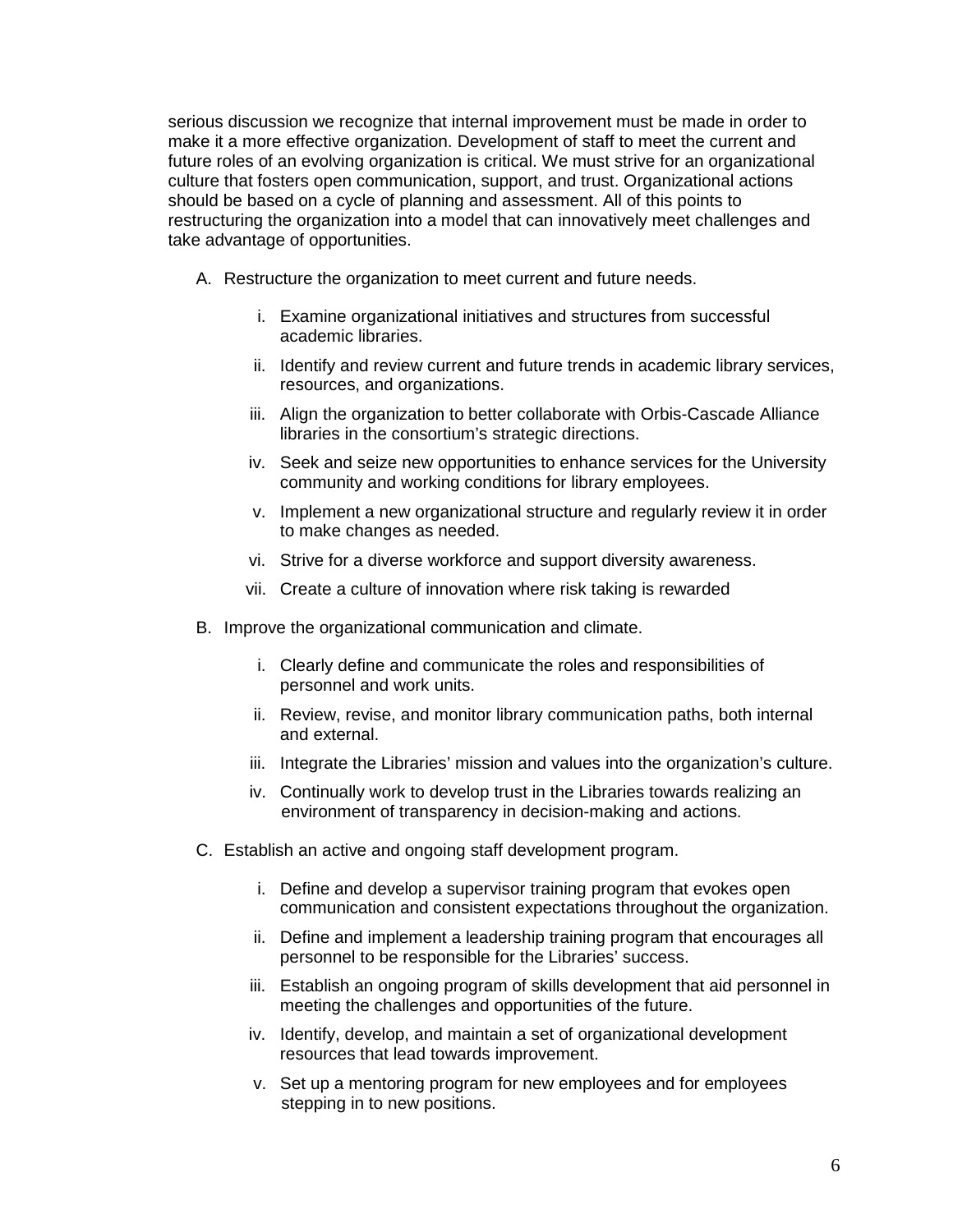- D. Develop an organization which incorporates assessment to gauge its effectiveness and to plan its future.
	- i. Establish a set of measures that will be used to evaluate the effectiveness of library services and resources.
	- ii. Transform into an organization that utilizes data to make its decisions and relies on assessment to inform its planning.

**GOAL IV.** Raise the awareness of the Libraries' collections, services, and programs through timely and consistent marketing, outreach, and collaborative activities.

Western Libraries will strengthen and develop new and existing relationships campuswide and beyond by working with the University community to expand the local, regional, national, and global outlook of Western Washington University. We will reinforce our position as a dynamic partner both on and off campus by developing a comprehensive and timely marketing and outreach strategy. Our strong commitment to collaboration, combined with continual assessment, will allow us to enhance our identity and place within both the University and regional community.

- A. Establish a marketing/public relations plan that promotes the intellectual, physical, virtual, and social identity of the Libraries.
	- i. Coordinate marketing and outreach activities throughout the Libraries.
	- ii. Establish a communications strategy to promote services.
	- iii. Research and develop a library identity through a logo and branding.
	- iv. Develop an assessment plan to evaluate the effectiveness of marketing.
- B. Strengthen existing partnerships and develop new ones.
	- i. Communicate and collaborate with the University community in developing, implementing, and evaluating resources, services, and collections.
	- ii. Strengthen and develop mutually beneficial relationships with campus departments and programs.
	- iii. Develop mutually beneficial relationships with educational institutions, non-profit organizations, and businesses.
	- iv. Strengthen relationships with the Foundation and Alumni Association to increase alumni awareness and support of the Libraries.
	- v. Strengthen communication with the general public and visiting scholars.

**GOAL V.** Develop and maintain a physical, virtual, and diverse collection to support the needs of Western students and faculty.

Western Libraries must build and maintain a collection that supports the curriculum and research needs of both students and faculty. As higher education becomes more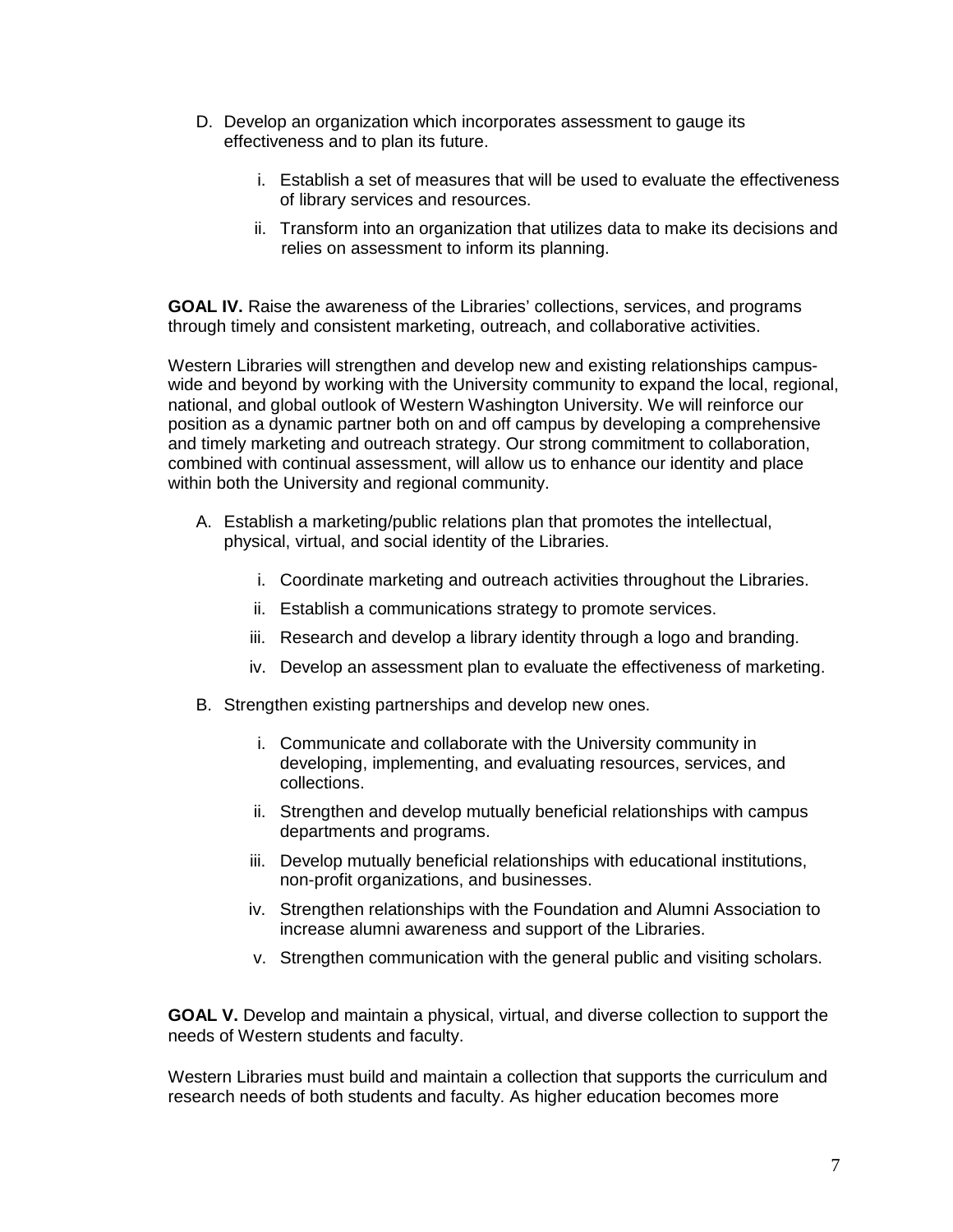interdisciplinary user needs will become more diverse in both topic and format. Both the Libraries collection and collection policies must reflect the changes within our own community and higher education. We must explore alternate formats in addition to traditional print resources. Collaborative collection development would allow us to increase access to information in a time when budgets and price inflation are a concern. We are committed to making and maintaining a work flow that makes our materials accessible. Despite our current budget constraints, now is the time to find creative ways to develop the collection that best serves our community.

- A. Develop and refine collection development policies to support the University's curriculum.
	- i. Collaborate with the University community to develop comprehensive collection, gift, and weeding policies.
	- ii. Develop policies for inclusion of non-library university collections into the Libraries' catalog.
- B. Develop a comprehensive collection assessment plan that allows for flexibility and future planning.
	- i. Transition to electronic and open-access formats for serials and reference collections to increase access to materials.
	- ii. Enhance cooperative collection development planning and implementation with Orbis-Cascade Alliance.
	- iii. Develop and highlight our unique collections.
	- iv. Partner with area libraries to strengthen and develop mutually beneficial relationships.
- C. Assess collection allocations to reflect the current trends within the University and higher education.
	- i. Develop an allocation plan that addresses interdisciplinary nature of research and coursework.
	- ii. Pursue greater library involvement and resources in new course and program development.
- D. Plan systematic collection development to streamline internal workflow.
	- i. Investigate workflow options for selection, ordering, cataloging, and processing of materials.
	- ii. Coordinate efforts in planning, budgeting, selection, acquiring, and weeding.
- E. Investigate alternate forms of funding to enhance collections.
	- i. Pursue relevant and noteworthy gifts for the Libraries.
	- ii. Develop a long-term fundraising plan.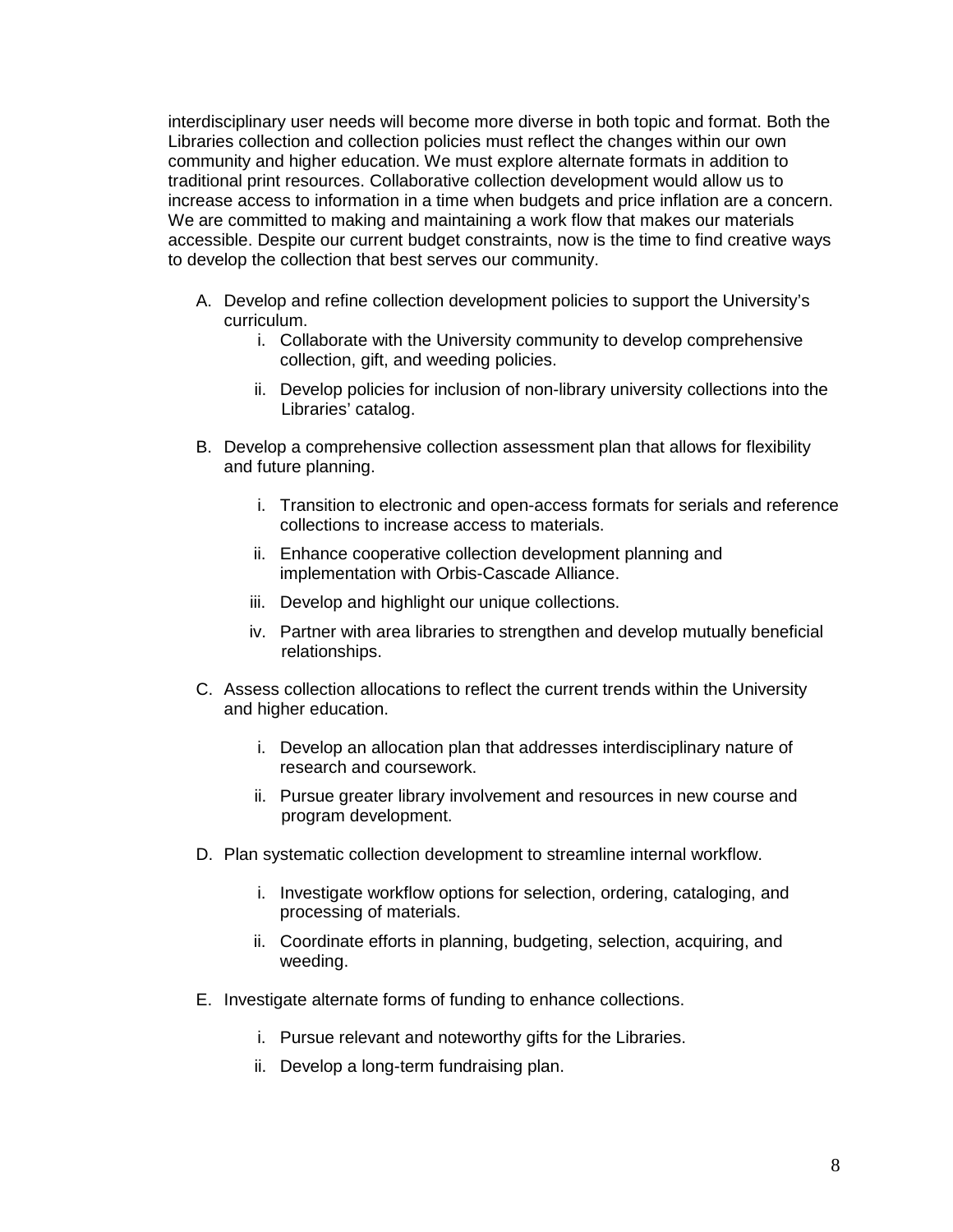**GOAL VI.** Maximize the Libraries support for and integration of teaching, learning, and research into the University's curriculum.

The Libraries will continue to expand and strengthen our instruction program through our collections, our service, and our direct instruction in the Libraries and classroom. While we enhance and support the understanding of numerous academic subjects through our collections, our primary active instruction commitment is to information literacy. Our instruction program has a long and enviable history; however, there has been a lack of program growth and cohesion over the last few years. Issues such as the evolution of our current library instruction program; the role of liaisons; differences in library instruction for first year students, upper division courses, graduate students, and faculty; space requirements; assessment; and professional development are all ripe for discussion and development.

- A. Assess and enhance library instruction needs and effectiveness on a campuswide level.
	- i. Develop a coordinated library instruction program
	- ii. Develop a coordinating and reporting structure.
	- iii. Create policies for and standardize the assessment of instruction.
- B. Integrate information literacy throughout Western's curriculum and courses.
	- i. Work towards a campus-wide deployment of Library Information Tutorial  $(LIT)$ .
	- ii. Explore avenues of collaborative instruction.
	- iii. Provide high quality distance education.
	- iv. Explore alternate means of providing information literacy to all students.
- C. Lead campus discussions on emerging information issues and trends.
	- i. Host salons, panels, and speakers that focus on current issues of information.

**GOAL VII.** Develop and manage digital assets in support of teaching, learning, and research of the University community.

User expectations, evolving technologies, international standards, and legal mandates demand new strategies to preserve, protect, and access both the University's and Libraries' digital assets which include born-digital public records. Since the management and safeguarding of public records is an institution-wide responsibility, partnerships with departments across campus are necessary. This encourages the exploration of other opportunities to centralize resources and consolidate platforms to promote discovery, long-term viability, and cost-savings. Western Libraries are uniquely situated to provide key expertise in this rapidly-changing environment and is committed to providing innovative leadership in the responsible stewardship of these digital resources for the benefit of our campus community.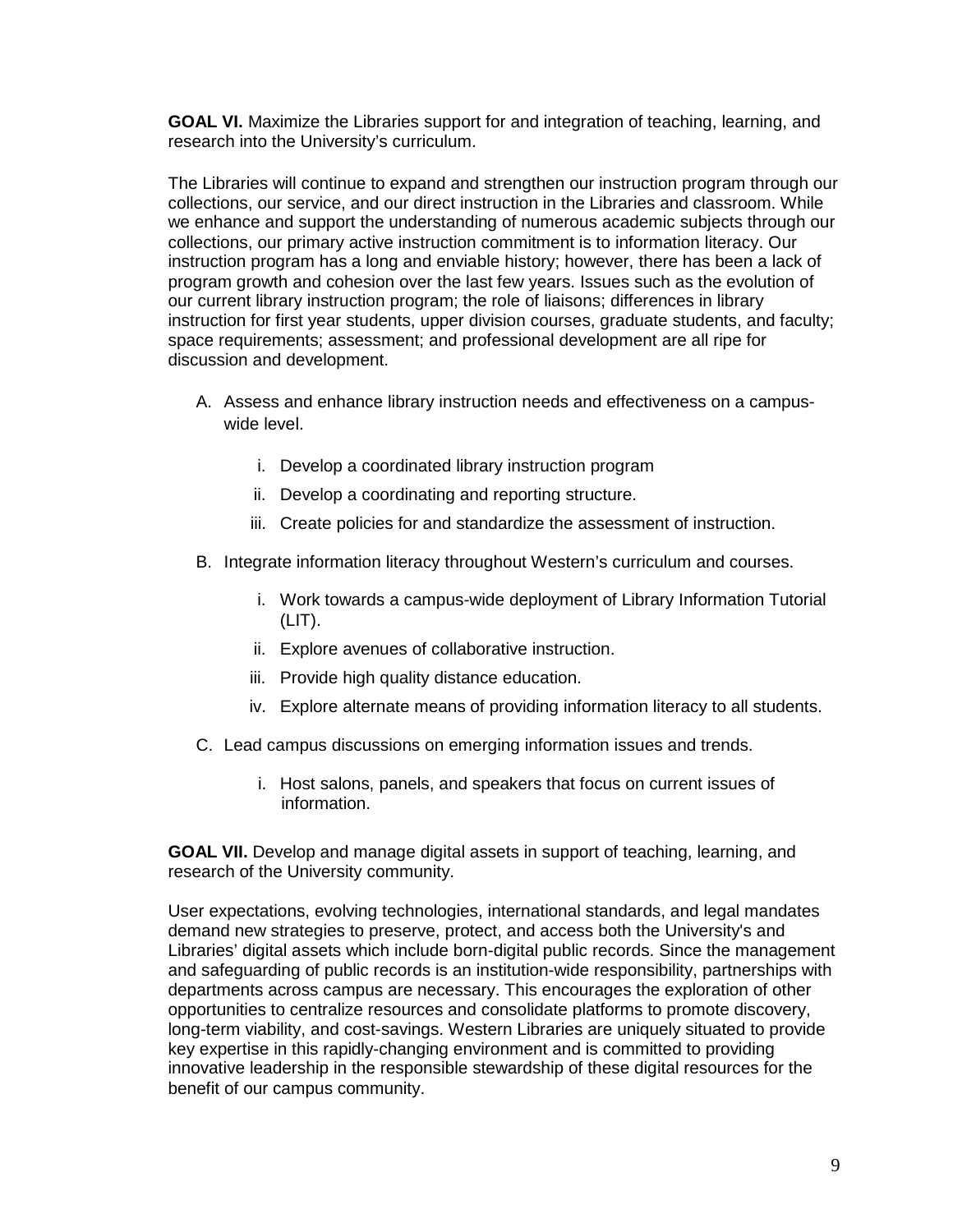- A. Map the digital landscape and identify needs across the campus community.
	- i. Conduct campus-wide survey to identify existing resources, potential projects and services.
	- ii. Identify analog materials that may be converted to digital format.
	- iii. Explore opportunities for centralizing resources and consolidating platforms to promote discovery, long-term viability, and cost-saving.
	- iv. Identify cross-campus needs for the preservation and access of borndigital/electronic records.
	- v. Assess institutional responsibilities and legal requirements for management and safe-guarding of public records.
	- vi. Explore requirements for sustainable infrastructure.
	- vii. Secure funding and resource development.
- B. Implement digital services and programs.
	- i. Establish a management structure for the creation, development, and maintenance of unique digital assets.
	- ii. Establish library-based service procedures and workflows.
	- iii. Establish internal and external partnerships.
	- iv. Establish sustainable infrastructure.
	- v. Develop and provide leadership in standards and best practices for creation and preservation of digital assets.
- C. Create trusted institutional repository.
	- i. Collaborate with faculty and students to increase the distribution of their scholarship.
	- ii. Partner with Orbis Cascade Alliance, Northwest Digital Archives, and others.
- D. Establish protocols for preservation of digital assets.
	- i. Develop a preservation plan.
	- ii. Ensure systems that will safeguard the integrity of public records.
- E. Ensure compliance with copyright/intellectual property rights.
	- i. Establish mechanism for responding to intellectual property rights issues.
- F. Provide outreach and education.
	- i. Integrate digital assets into classroom teaching and library instruction.
	- ii. Collaborate with campus partners in digital resource development.
	- iii. Solicit materials for digitization from the campus community.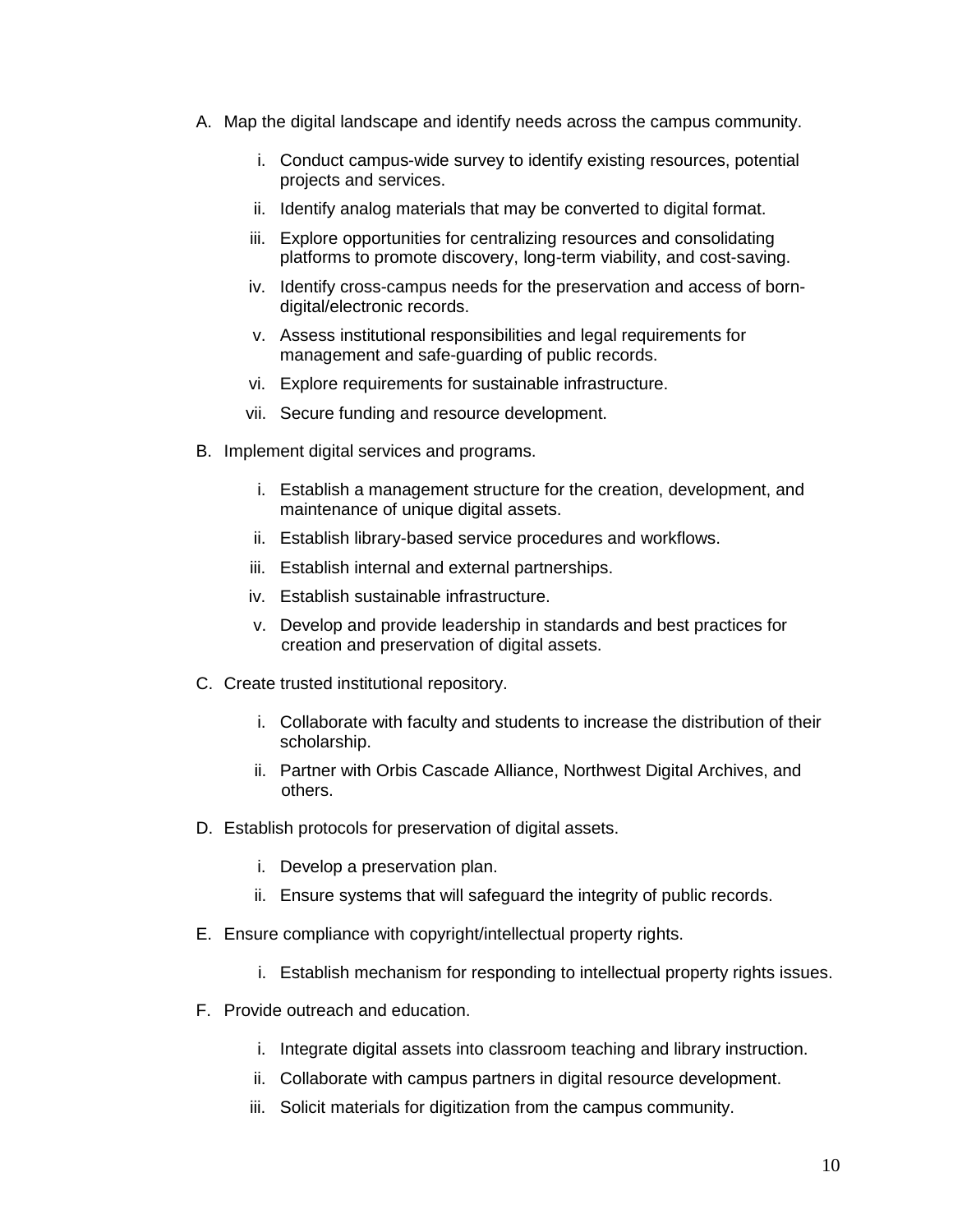- iv. Market our expertise and resources in digital content creation and management.
- v. Develop broader outreach, education, and marketing strategies.
- G. Develop assessment and evaluation plan.
	- i. Enable user feedback on systems and system content.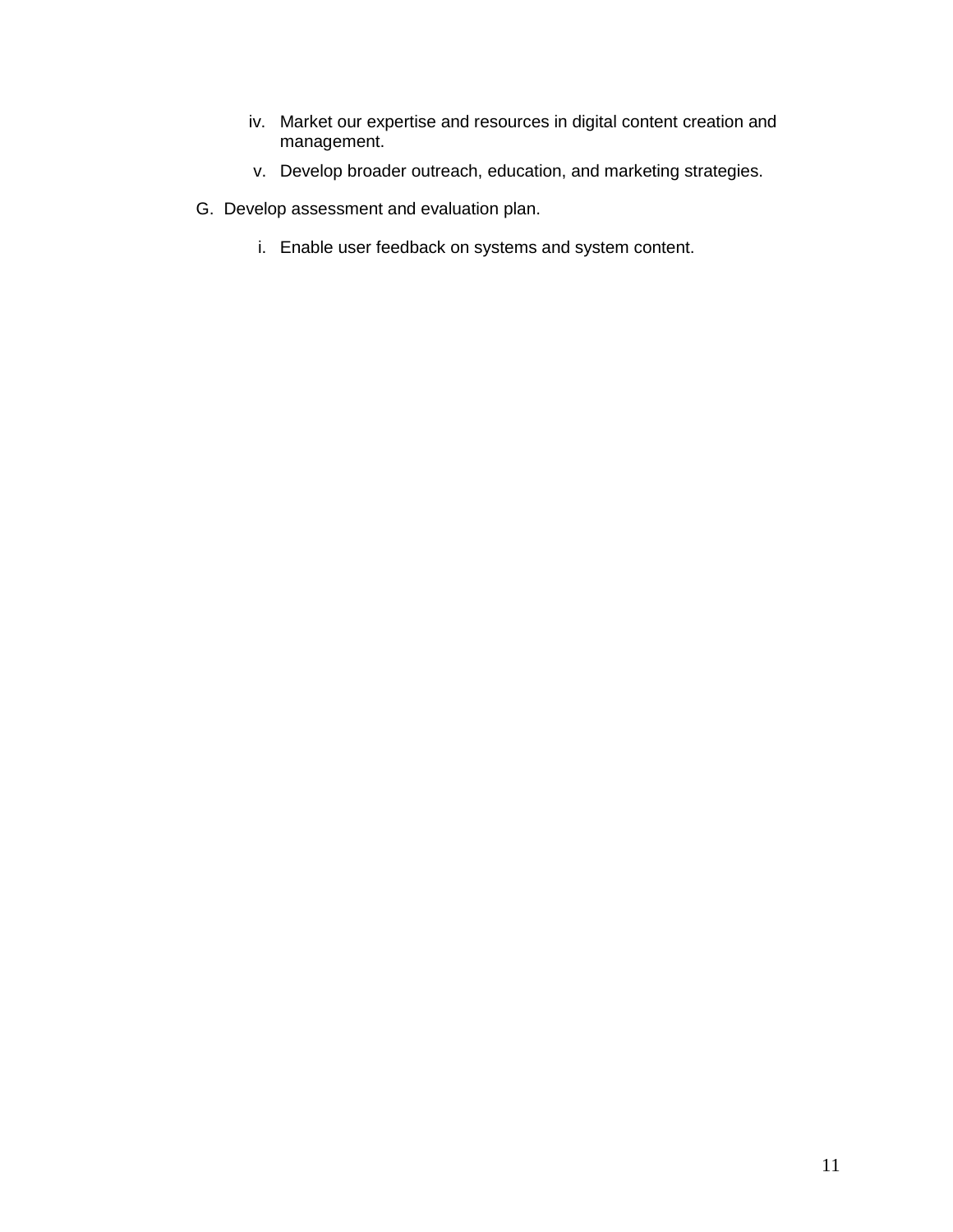# **Appendix A**

## **Strategic Planning Small Groups**

Planning groups were created to address key areas within the library. We tried to create diverse groups composed of library staff, faculty, and students as well as having outside faculty input when needed.

### **Physical Space Planning Group**

Michelle Becker Katelyn Conway Heather Dalzell Clarissa Mansfield Kim Marsicek Jeff Purdue

### **Virtual Presence Planning Group**

Lesley Lowery Martha Mautino Rebecca Mintz Andrea Peterson Chris Sandvig Bob Thomas

### **Marketing Planning group**

Robyn Adcox Stefanie Buck Lisa Hooper Thea Kleiber Dennis Matthews Randi Sanders Amy Sedovic

### **Instruction Planning Group**

Jeanne Armstrong Kate Cabe Paul Piper Julene Sodt Sylvia Tag

### **Organization**

Marian Alexander Leslie Hall Leza Madsen Rick Osen Mary Sass Denise Ward

## **Collection Planning Group**

Roger Anderson Margaret Fast Holly Folk Julie Fitzgerald Shalon Hurlbert Cecelia Poon Elizabeth Stephan Sandi Sutterman

### **Digital Assets Group**

Tamara Belts Jon Dillon John Farquhar Tony Kurtz Peter Smith Ruth Steele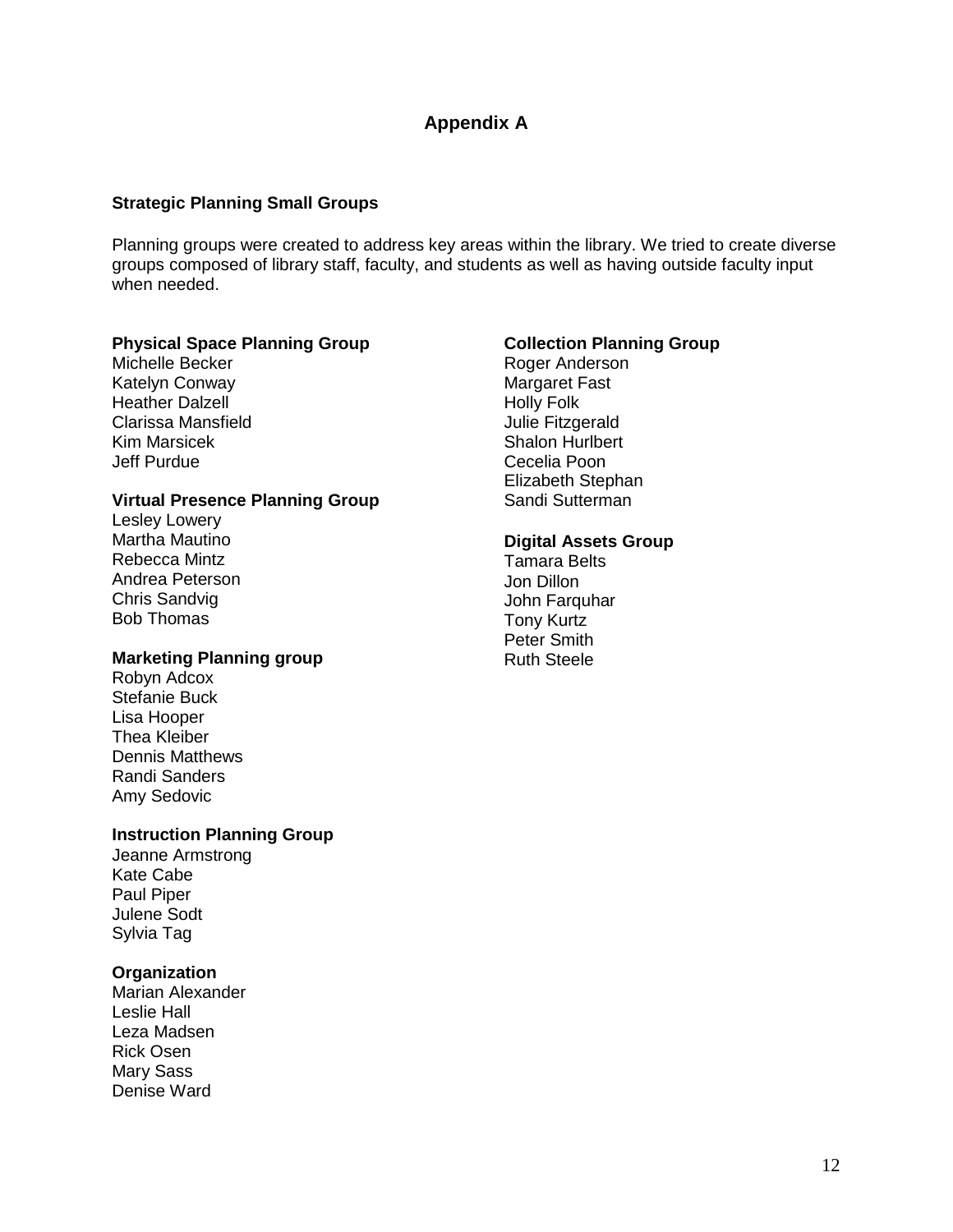### **Appendix B: Resources**

Association of Research Libraries/Texas A&M Libraries. Libqual 2006 Survey: Western Washington University. 2006.

Bryson, John M. Strategic Planning for Public and Nonprofit Organizations. San Francisco: Jossey-Bass, 2004.

Chapman, Spencer. Survey of Western Faculty. Spring 2008.

Cox, Chris. Interviews with all faculty and staff by Dean of Libraries: Strengths and weaknesses of the organization. June 2008.

Haulgren, Frank. "Library Responses to 14 days." http://lib206.lib.wwu.edu/14days/libresponse

Lewis, David W. "A Strategy for Academic Libraries in the First Quarter of the 21st Century." College & Research Libraries. September 2007: 418-434.

Library Strategic Planning Committee. Survey of Western faculty by Libraries Strategic Planning Committee. Fall 2008.

Library Strategic Planning Committee. Strategic planning exercise, general staff meeting. July 29, 2008.

Library Strategic Planning Committee. Small group discussions, general staff meeting, August 12, 2008.

McClamrock, Jo, Byrd, Jacqueline J., Sowell, Steven L. "Strategic Planning: Politics, Leadership, and Learning. Journal of Academic Librarianship. September 2001 27: 5: 372-378.

National Survey of Student Engagement (NSSE) data. What Students are Saying about their WWU Experience, 2008.

Northwest Commission on Colleges and Universities (NWCCU). Western Washington University Bellingham, Washington Comprehensive Evaluation Committee Report. April 7-9, 2008.

Northwest Commission on Colleges and Universities (NWCCU). Letter to Dr. Karen Morse, including Comprehensive Evaluation Report Recommendations. July 28, 2008.

Orbis Cascade Alliance. "Strategic Agenda." http://www.orbiscascade.org/index/strategicagenda.

Osen, Rick, (facilitator) Library As Place Focus Group Report. May 2008.

Pitkin, Gary M., Thorton, Glenda A. "Western Washington Universities: Consultants reports submitted by Dr. Gary M. Pitkin Dr Glenda A. Thorton." April 30, 2007.